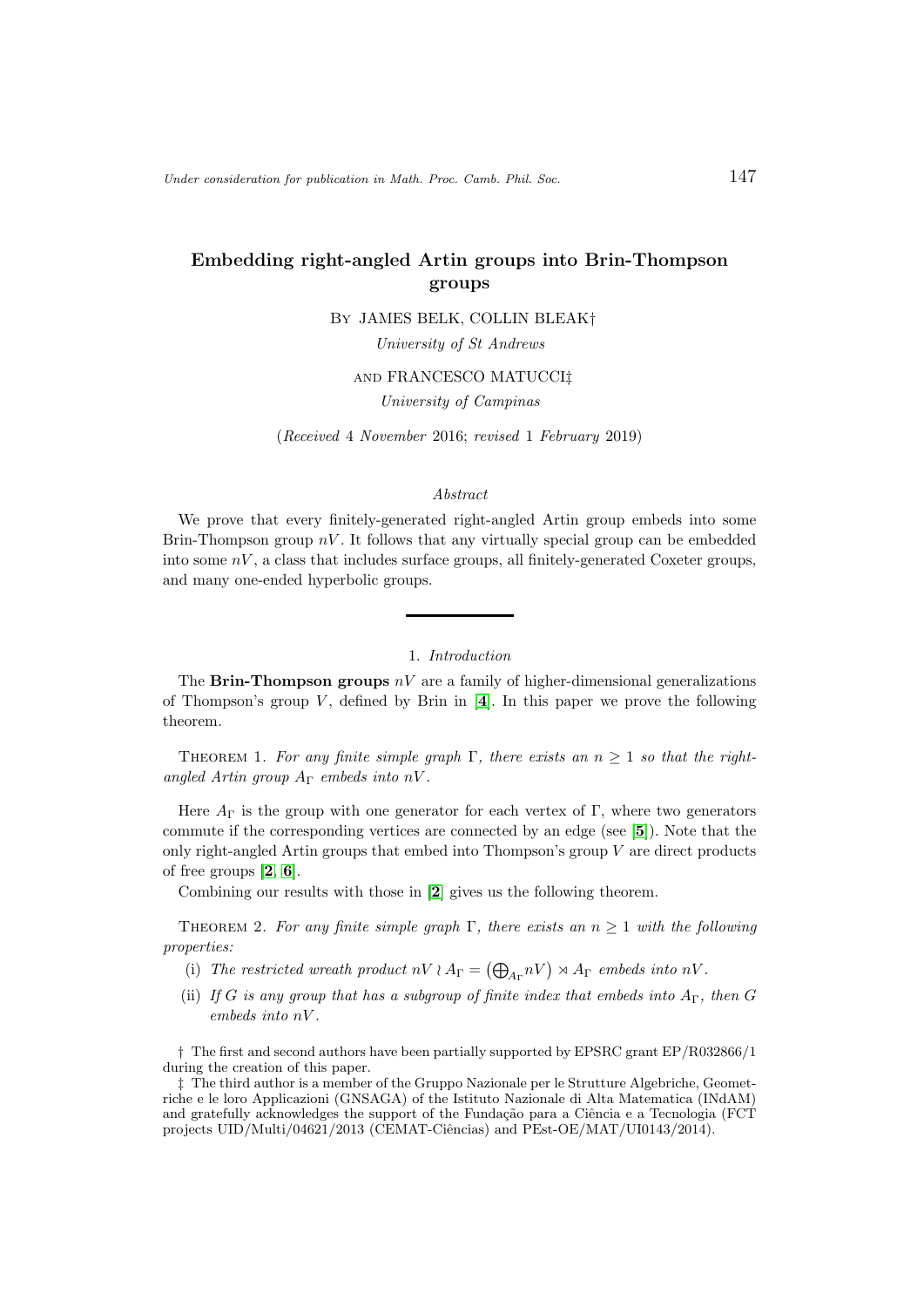### 148 James Belk, Collin Bleak and Francesco Matucci

*Proof.* Statement (1) follows from the fact that our embedding of  $A<sub>\Gamma</sub>$  into nV is demon-strative in the sense of [[2](#page-3-2)]. Statement (2) follows from the fact that  $nV$  embeds into  $nV$ for any finite group H (since H is demonstrable for  $nV$ ), together with the Kaloujnine-Krasner theorem [[13](#page-4-0)].  $\Box$ 

Many different groups are known to embed (or virtually embed) into right-angled Artin groups, including the "virtually special" groups of Haglund and Wise [[9](#page-3-4)]. It follows from Theorem [1](#page-0-0) that all such groups embed into some  $nV$ . Here is a partial list of such groups:

- (i) All finitely generated Coxeter groups [[10](#page-3-5)].
- (ii) Many word hyperbolic groups, including all hyperbolic surface groups [[15](#page-4-1)], and all one-relator groups with torsion [[16](#page-4-2)].
- (iii) All graph braid groups [[8](#page-3-6)].
- (iv) All limit groups [[16](#page-4-2)].
- (v) Many 3-manifold groups, including the fundamental groups of all compact 3-manifolds that admit a Riemannian metric of nonpositive curvature [[14](#page-4-3)], as well as all finitevolume hyperbolic 3-manifolds [[1](#page-3-7)].

In addition, it follows from some recent work of Bridson [[3](#page-3-8)] that there exists an  $n \geq 1$ such that  $nV$  has unsolvable isomorphism and subgroup membership problems for its finitely presented subgroups, and also has a finitely presented subgroup with unsolvable conjugacy problem.

Our proof shows that  $A_{\Gamma}$  embeds into  $nV$  for  $n = |V| + |E^c|$ , where V is the set of vertices of  $\Gamma$  and  $E^c$  is the set of complementary edges, i.e. the set of all pairs of generators that do *not* commute. Kato has subsequently strengthened this result to  $n = |E^c|$  [[11](#page-3-9)]. Kato's bound is not sharp, and it remains an open problem to determine the smallest  $n$ for which a given right-angled Artin group embeds into  $nV$ .

#### 2. Background and Notation

We will need to consider a certain generalization of the groups  $nV$ . Given finite alphabets  $\Sigma_1, \ldots, \Sigma_n$ , the corresponding **Cantor cube** is the product

$$
X = \Sigma_1^{\omega} \times \cdots \times \Sigma_n^{\omega}
$$

where  $\Sigma_i^{\omega}$  denotes the space of all infinite strings of symbols from  $\Sigma_i$ . Given any tuple  $(\alpha_1, \ldots, \alpha_n)$ , where each  $\alpha_i$  is a finite string over  $\Sigma_i$ , the corresponding **subcube** of X is the collection of all tuples  $(x_1, \ldots, x_n) \in X$  for which each  $x_i$  has  $\alpha_i$  as a prefix. There is a canonical homeomorphism between any two such subcubes given by prefix replacement, i.e.

$$
(\alpha_1 \cdot x_1, \ldots, \alpha_n \cdot x_n) \mapsto (\beta_1 \cdot x_1, \ldots, \beta_n \cdot x_n).
$$

where  $\cdot$  denotes concatenation of strings.

A homeomorphism h of X is called a **rearrangement** if there exist partitions  $D_1, \ldots, D_k$ and  $R_1, \ldots, R_k$  of X into finitely many subcubes such that h maps each  $D_i$  to  $R_i$  by the canonical homeomorphism. The rearrangements of X form a group under composition, which we refer to as XV. The case where  $X = (\{0,1\}^{\omega})^n$  gives the Brin-Thompson group  $nV$ .

The following proposition is easy to prove using complete binary prefix codes.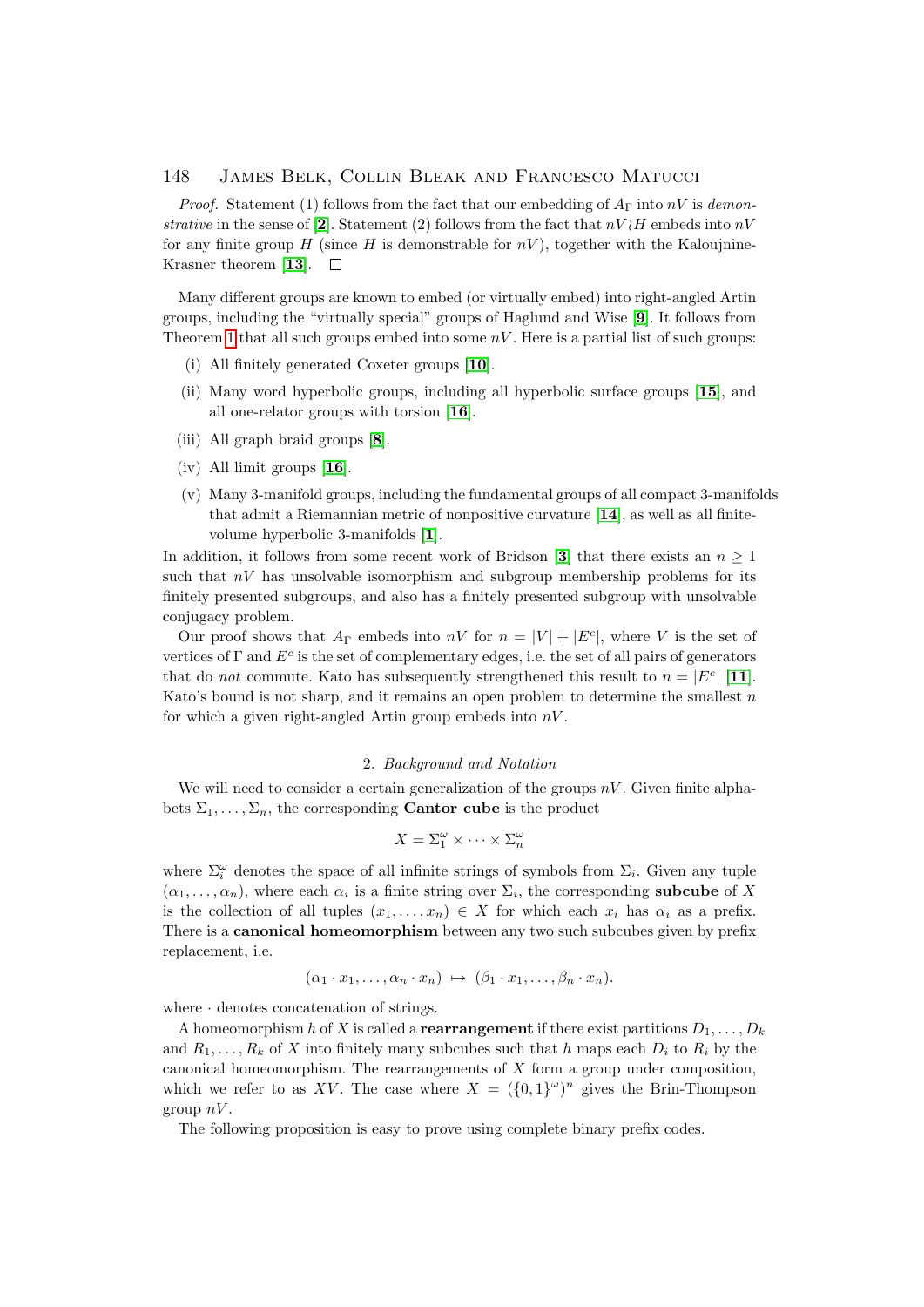Embedding right-angled Artin groups into Brin-Thompson groups 149

PROPOSITION 3. If  $X = \sum_{1}^{\omega} \times \cdots \times \sum_{n}^{\omega}$  is any Cantor cube, then XV embeds into the Brin-Thompson group nV .  $\Box$ 

Next we need a version of the ping-pong lemma for actions of right-angled Artin groups. The following is a slightly modified version of the ping-pong lemma for right-angled Artin groups stated in  $[7]$  $[7]$  $[7]$  (also see  $[12]$  $[12]$  $[12]$ ).

<span id="page-2-0"></span>THEOREM 4 (Ping-Pong Lemma for Right-Angled Artin Groups). Let A<sub>Γ</sub> be a rightangled Artin group with generators  $g_1, \ldots, g_n$  acting on a set X. Suppose that there exist subsets  $\{S_i^+\}_{i=1}^n$  and  $\{S_i^-\}_{i=1}^n$  of X, with  $S_i = S_i^+ \cup S_i^-$ , satisfying the following conditions:

- (i)  $g_i(S_i^+) \subseteq S_i^+$  and  $g_i^{-1}(S_i^-) \subseteq S_i^-$  for all i.
- (ii) If  $g_i$  and  $g_j$  commute (with  $i \neq j$ ), then  $g_i(S_j) = S_j$ .
- (iii) If  $g_i$  and  $g_j$  do not commute, then  $g_i(S_j) \subseteq S_i^+$  and  $g_i^{-1}(S_j) \subseteq S_i^-$ .
- (iv) There exists a point  $x \in X \bigcup_{i=1}^{n} S_i$  such that  $g_i(x) \in S_i^+$  and  $g_i^{-1}(x) \in S_i^-$  for all i.

Then the action of  $A_{\Gamma}$  on X is faithful.

$$
\qquad \qquad \Box
$$

Indeed, if U is any subset of  $X - \bigcup_{i=1}^n S_i$  such that  $g_i(U) \subseteq S_i^+$  and  $g_i^{-1}(x) \in S_i^-$ , then all of the sets  $\{g(U) \mid g \in A_{\Gamma}\}\$  are disjoint. In the case where X is a topological space and U is an open set, this means that the action of  $A_{\Gamma}$  on X is demonstrative in the sense of [[2](#page-3-2)].

#### 3. Embedding Right-Angled Artin Groups

Let  $A_{\Gamma}$  be a right-angled Artin group with generators  $g_1, \ldots, g_n$ . For convenience, we assume that none of the generators  $g_i$  lie in the center of  $A_\Gamma$ . For in this case  $A_\Gamma \cong A'_{\Gamma'} \times \mathbb{Z}$ for some right-angled Artin group  $A'_{\Gamma'}$  with fewer generators, and since  $sV \times \mathbb{Z}$  embeds in sV, any embedding  $A'_{\Gamma'} \to kV$  yields an embedding  $A_{\Gamma} \to kV$ .

Let P be the set of all pairs  $\{i, j\}$  for which  $g_i g_j \neq g_j g_i$ , and note that each  $i \in$  $\{1,\ldots,n\}$  lies in at least one element of P. Let X be the following Cantor cube:

$$
X = \prod_{i=1}^n \{0,1\}^\omega \times \prod_{\{i,j\} \in P} \{i,j,\emptyset\}^\omega.
$$

We claim that  $A_{\Gamma}$  embeds into XV, and hence embeds into kV for  $k = n + |P|$ .

We begin by establishing some notation:

- (i) For each point  $x \in X$ , we will denote its components by  $\{x_i\}_{i\in\{1,\ldots,n\}}$  and  ${x_{ij}}_{i,j\in P}$ .
- (ii) Given any  $i \in \{1, \ldots, n\}$  and  $\alpha \in \{0,1\}^*$ , let  $C_i(\alpha)$  be the subcube consisting of all  $x \in X$  for which  $x_i$  begins with  $\alpha$ . Let  $L_{i,\alpha}: X \to C_i(\alpha)$  be the canonical homeomorphism, i.e. the map that prepends  $\alpha$  to  $x_i$ .
- (iii) For each  $i \in \{1, \ldots, n\}$ , let  $P_i$  be the set of all j for which  $\{i, j\} \in P$ , and let  $S_i$ be the subcube consisting of all  $x \in X$  such that  $x_{ij}$  begins with i for all  $j \in P_i$ . Let  $F_i: X \to S_i$  be the canonical homeomorphism, i.e. the map that prepends i to  $x_{ij}$  for each  $j \in P_i$ .
- (iv) Let  $S_{ii} = F_i(S_i) = F_i^2(X)$ , i.e. the subcube consisting of all  $x \in X$  such that  $x_{ij}$ begins with *ii* for each  $j \in P_i$ .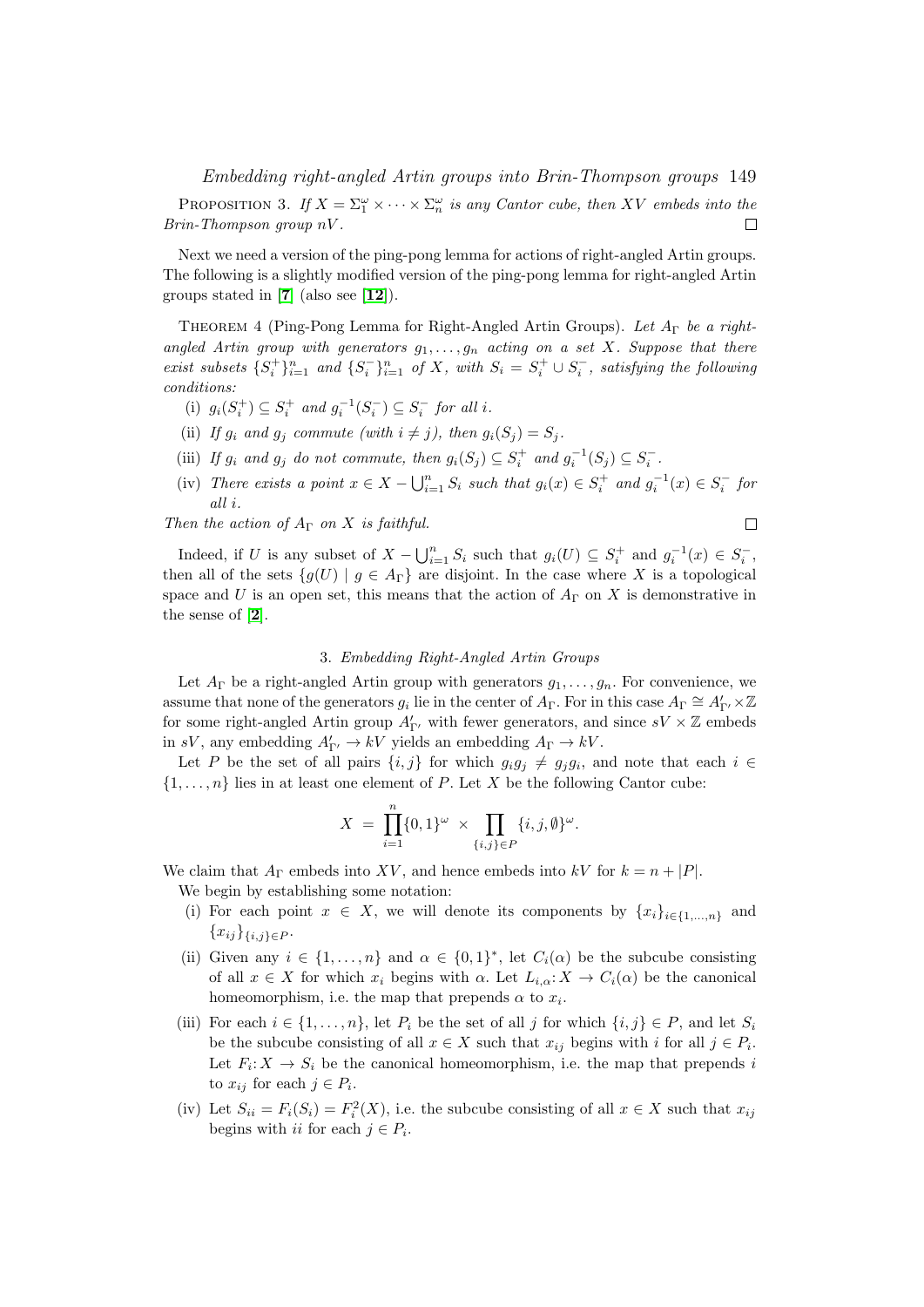### 150 James Belk, Collin Bleak and Francesco Matucci

Now, for each  $i \in \{1, \ldots, n\}$ , define a homeomorphism  $h_i: X \to X$  as follows:

- (i)  $h_i$  maps  $X S_i$  to  $(S_i S_{ii}) \cap C_i(10)$  via  $L_{i,10} \circ F_i$ .
- (ii)  $h_i$  is the identity on  $S_{ii}$ .
- (iii)  $h_i$  maps  $(S_i S_{ii}) \cap C_i(1)$  to  $(S_i S_{ii}) \cap C_i(11)$  via  $L_{i,1}$ .
- (iv)  $h_i$  maps  $(S_i S_{ii}) \cap C_i(01)$  to  $X S_i$  via  $F_i^{-1} \circ L_{i,01}^{-1}$ .
- (v)  $h_i$  maps  $(S_i S_{ii}) \cap C_i(00)$  to  $(S_i S_{ii}) \cap C_i(0)$  via  $L_{i,0}^{-1}$ .

Note that the five domain pieces form a partition of  $X$ , and each is the union of finitely many subcubes. Similarly, the five range pieces form a partition of  $X$ , and each is the union of finitely many subcubes. Since each of the maps is a restriction of a canonical homeomorphism, it follows that  $h_i$  is an element of  $XV$ .

Note that for each  $i, j \in \{1, ..., n\}$ , if  $g_i$  and  $g_j$  commute, then so do  $h_i$  and  $h_j$ . Thus we can define a homomorphism  $\Phi: A_{\Gamma} \to XV$  by  $\Phi(g_i) = h_i$  for each i.

PROPOSITION 5. The homomorphism  $\Phi$  is injective.

*Proof.* For each i, let  $S_i^+ = S_i \cap C_i(1)$ , and let  $S_i^- = S_i \cap C_i(0)$ . These two sets form a partition of  $S_i$ , with

$$
h_i(S_i^+) = S_i \cap C_i(11) \subseteq S_i^+
$$
 and  $h_i^{-1}(S_i^-) = S_i \cap C_i(00) \subseteq S_i^-.$ 

Now suppose we are given two generators  $g_i$  and  $g_j$ . If  $g_i$  and  $g_j$  commute, then clearly  $h_i(S_j) = S_j$ . If  $g_i$  and  $g_j$  do not commute, then  $S_j \subseteq X - S_i$ , and therefore  $h_i(S_j) \subseteq S_i^+$ and  $h_i^{-1}(S_j) \subseteq S_i^-$ .

Finally, let x be an point in X such that  $x_{ij}$  starts with Ø for all  $\{i, j\} \in P$ . Then  $x \in X - S_i$  for all i, so  $h_i(x) \in S_i^+$  and  $h_i^{-1}(x) \in S_i^-$ . The homomorphism  $\Phi$  is thus injective by Theorem [4.](#page-2-0)  $\Box$ 

This proves Theorem [1.](#page-0-0) Further, as observed at the end of Section 2, this embedding is demonstrative in the sense of [[2](#page-3-2)].

Acknowledgements. We are grateful to T. Koberda for comments on an early draft of this paper.

#### REFERENCES

- <span id="page-3-7"></span>[1] I. Agol. The virtual Haken conjecture. *Doc. Math.* **18** (2013), 1045-1087.
- <span id="page-3-2"></span>[2] C. BLEAK and O. SALAZAR-DÍAZ. Free products in R. Thompson's group V. Trans. Amer. Math. Soc. **365.11** (2013), 5967-5997.
- <span id="page-3-8"></span>[3] M. BRIDSON. On the subgroups of right-angled Artin groups and mapping class groups. Math. Res. Lett. 20.2 (2013), 203–212.
- <span id="page-3-0"></span>[4] M. BRIN. Higher dimensional Thompson groups. Geom. Dedicata 108 (2004), 163-192.
- <span id="page-3-1"></span>[5] R. CHARNEY. An introduction to right-angled Artin groups. Geom. Dedicata 125.1 (2007), 141–158.
- <span id="page-3-3"></span>[6] N. Corwin and K. Haymaker. The graph structure of graph groups that are subgroups of Thompson's group V. Internat. J. Algebra Comput.  $26.8$  (2016), 1497-1501.
- <span id="page-3-10"></span>[7] J. Crisp and B. Farb. The prevalence of surface groups in mapping class groups. Preprint.
- <span id="page-3-6"></span>[8] J. Crisp and B. Wiest. Embeddings of graph braid and surface groups in right-angled Artin groups and braid groups. Algebr. Geom. Topol. 4.1 (2004), 439–472.
- <span id="page-3-4"></span>[9] F. HAGLUND and D. WISE. Special cube complexes. Geom. Funct. Anal. 17.5 (2008), 1551–1620.
- <span id="page-3-5"></span>[10] F. HAGLUND and D. WISE. Coxeter groups are virtually special. Adv. Math. 224.5 (2010), 1890–1903.
- <span id="page-3-9"></span>[11] M. Kato. Embeddings of right-angled Artin groups into higher dimensional Thompson groups. J. Algebra Appl. 17.8 (2018), 1850159.